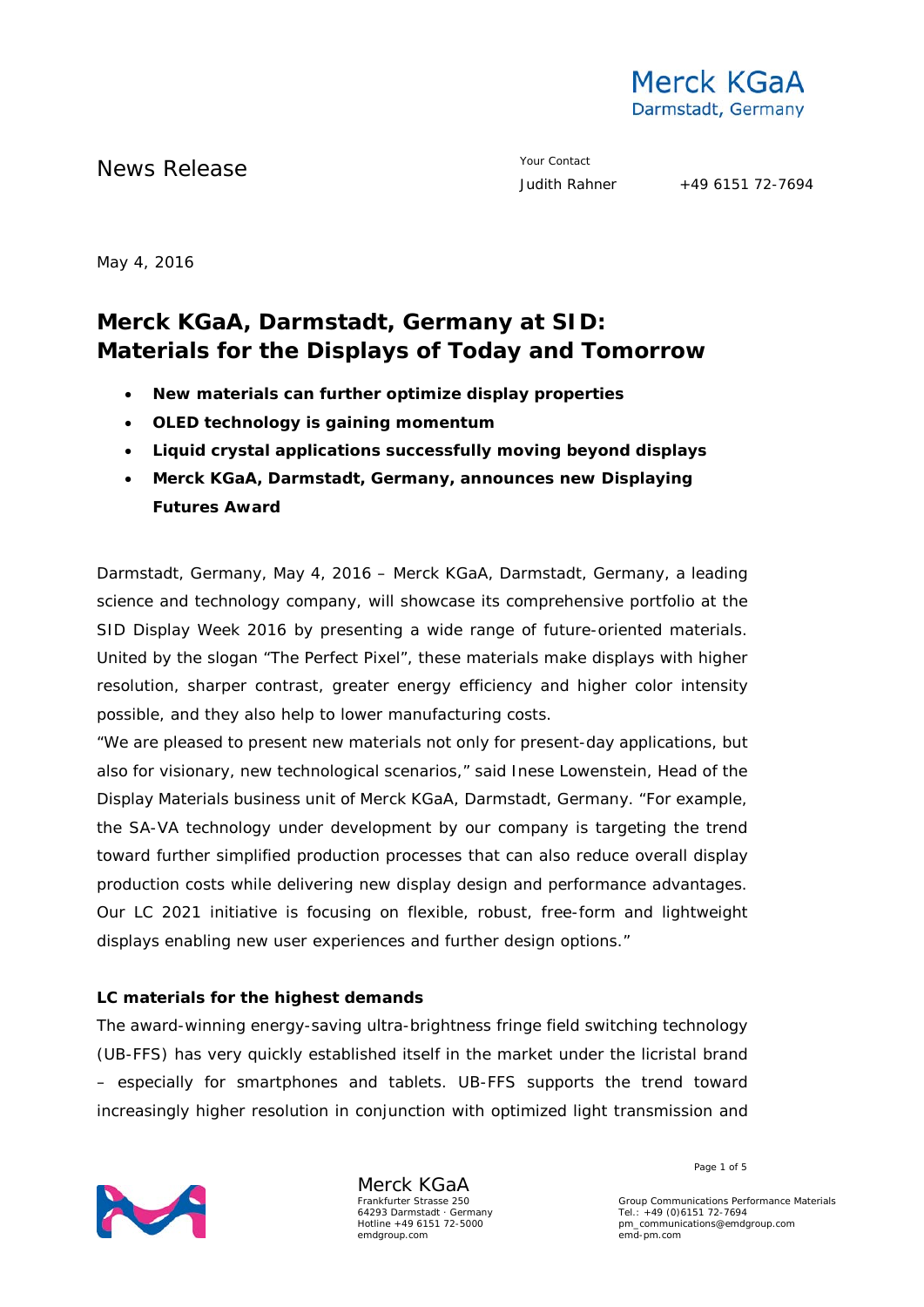optimized outdoor readability. Because UB-FFS makes better use of backlighting, it allows slimmer displays. Currently, the technology is being further refined for nonmobile applications, such as for slim LCD televisions with extremely high resolution and reduced energy consumption. Merck KGaA, Darmstadt, Germany, has made remarkable progress with other innovative technologies. The SA-VA technology currently under development provides performance and design benefits while simplifying the manufacturing process for displays. This reduces production costs while maintaining compatibility with the PS-VA process. In addition to SA-VA, Merck KGaA, Darmstadt, Germany, is developing another generation of materials suitable for TFT applications. Blue Phase technology has the potential to simplify the manufacture of LC displays since it does not require any orientation layers. It reduces switching times and improves contrast and color values with minimum viewing angle dependency. Like Blue Phase, Uniform Lying Helix (ULH) has the potential to support Field Sequential Color driving. It enables higher light transmission, faster switching across all grayscales and superb viewing angles.

#### **OLED materials: increasingly popular for displays and lighting**

Organic light-emitting diodes (OLED) are already an integral part of modern smartphones and wearables, such as smartwatches. OLED televisions are impressive with their lifelike image reproduction and sharp contrast. The transparent or rollable OLED displays being developed demonstrate potential for the future. When used for lighting, OLEDs create a special experience that resembles natural light. The light panels emit diffuse light, are thin and lightweight and can even be curved like a sheet of paper, thus opening up a wide variety of design possibilities. The first automakers are using OLED taillights and setting accents in design and safety. Under the livilux brand name, Merck KGaA, Darmstadt, Germany, offers products for electron and hole transport, matrix materials, emitters for evaporation processes and OLED inks for printing processes. The company is strengthening its market position with research, development and investments. A new OLED production unit is scheduled to start operating in summer 2016. At over  $\epsilon$  30 million, the project is one of the largest single investments at the Darmstadt site in recent years.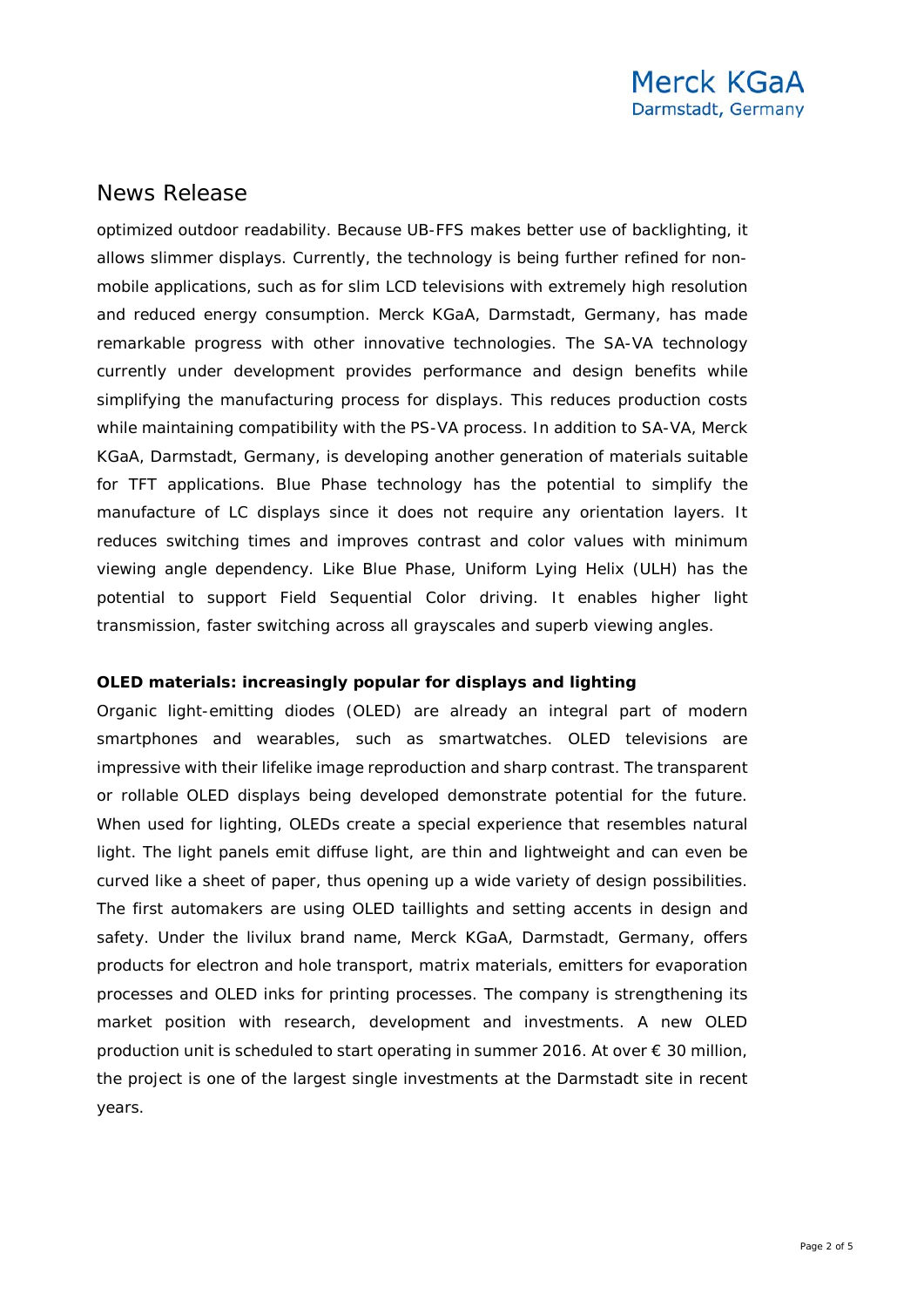#### **Reactive mesogens performing well: new +C compensation films**

A perfect black state is necessary to achieve high contrast values in displays despite various viewing angles. The licrivue brand +C compensation films based on reactive mesogens produce this state. They can be used to manufacture optical films that allow excellent contrast regardless of the viewing angle. They are applied in both LC and OLED displays – especially in technically sophisticated smartphones and tablets.

#### **All materials from a single source**

Merck KGaA, Darmstadt, Germany, offers a broad portfolio for display manufacturers. Highly developed photoresists simplify the production of thin-film transistors of LC and OLED displays. They structure the surface – often in several layers – without prolonging the machine cycle times. The offering is augmented with silicon-based materials. Polysiloxanes have excellent planarization and electrical insulation properties that improve light transmission. High-quality phosphors of the isiphor brand are used for the backlighting of liquid crystal displays.

#### **Liquid crystals: broad range of future applications**

With its strategic initiative known as "LC 2021", Merck KGaA, Darmstadt, Germany, is opening new fields of application for liquid crystals. One objective is to develop materials for displays with new properties. At the top of the list is the trend toward free-form displays, which are expanding the display market and making new fields of application possible. Flexibly shaped displays can be better adapted to various spaces. Very thin glass or even plastics can be used, resulting in lighter and more robust free-form displays. Good results are achieved here thanks to the company's polymer wall technology, which can also be used for large-area display applications. The first prototypes show automotive displays with multiple bends, which can be harmoniously integrated into the design. Other development activities are focused on holographic displays.

A second objective of the LC 2021 initiative deals with how liquid crystals can be used for completely new applications beyond displays. The energy-saving liquid crystal window (LCW) technology ensures that windows can be switched continuously from light to dark and vice versa in just seconds, thus controlling the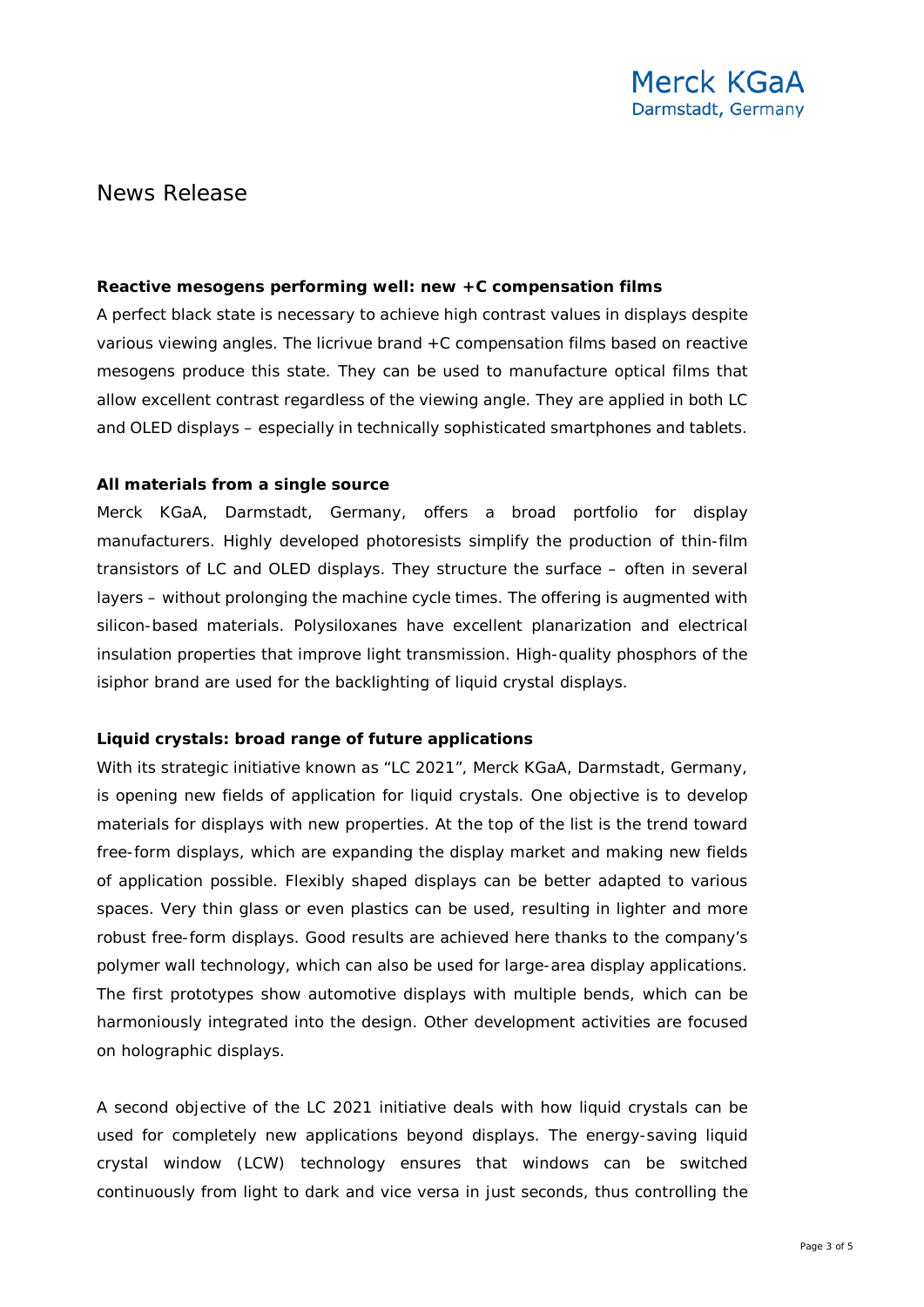amount of light and heat entering glass-enclosed rooms. In addition to the fast switching process, these windows feature a high level of color neutrality in comparison with competing technologies. This results in new prospects for the architectural design of windows and facades, and the LCW technology can also be used for sunroofs in cars. As a leading materials supplier, Merck KGaA, Darmstadt, Germany, is developing this technology, to be marketed under the licrivision brand, together with partners from the glass, window and facade industry. The first pilot installation – with around 100 square meters of liquid crystal windows in the modular Innovation Center in Darmstadt – has attracted many visitors since mid-2015. The plans for the new OLED production unit currently being built at the Darmstadt site also call for liquid crystal windows. Good progress is being made with the development of smart antennas for mobile data transmission that use liquid crystal technology. Field tests have confirmed the antennas' potential: A good Internet connection via satellite is possible while users are on the move. Another application is LC-based light guidance systems for architecture and the automotive industry.

#### **For discoverers: Displaying Futures Award honors new ideas**

Merck KGaA, Darmstadt, Germany, will introduce its newly established Displaying Futures Award to a wider audience for the first time at the SID. The award worth US\$ 50,000 is targeted to doctoral students, professors and start-up companies. The topic of the year for 2016 is new applications for liquid crystals. The three winning teams will not only receive the prize money, but will also be supervised by experts from the company for one year. Depending on the teams' individual needs, they will receive training, advice on creating a business plan or support in creating prototypes.

At the international symposium held during SID Display Week, Merck KGaA, Darmstadt, Germany, will be presenting its latest research and development successes in various informative lectures:

- Business Conference, Session III: Emerging Display Technologies that will Innovate the Future, Brian Daniels, Senior Vice President and Head of Advanced Technologies, Merck KGaA, Darmstadt, Germany, Monday, May 23,  $1:00 - 1:15$  p.m.
- Symposium, Session 15.3: Invited Paper: "Liquid Crystal technologies towards realizing a field-sequential-color (FSC) display" by Simon Siemianowski, Merck KGaA, Darmstadt, Germany, Tuesday, May 24, 4:20 – 4:40 p.m.